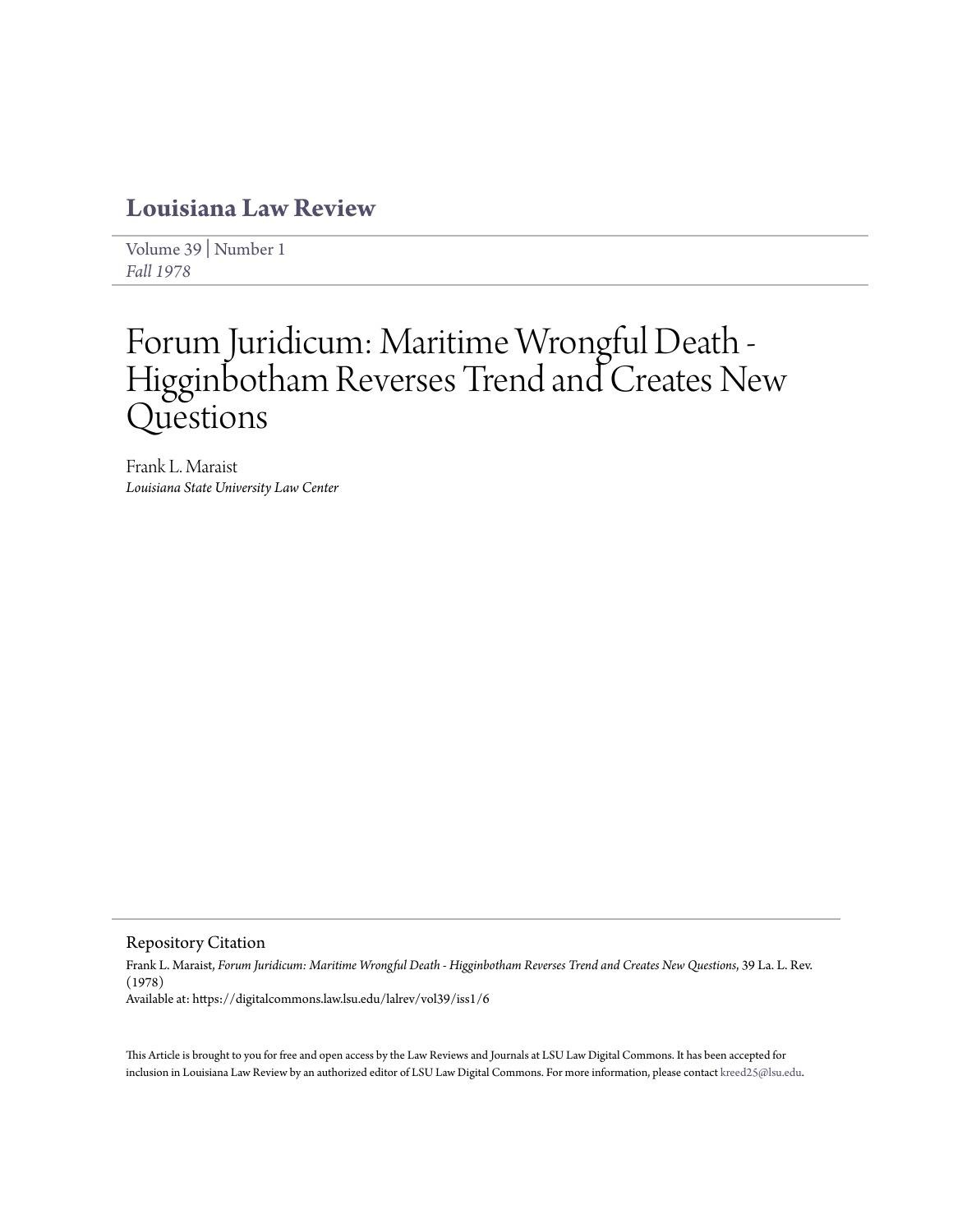## **FORUM JURIDICUM**

### MARITIME WRONGFUL *DEATH-HIGGINBOTHAM* REVERSES TREND **AND CREATES NEW QUESTIONS**

#### *Frank L. Maraist\**

Seldom has an area of law produced as much surprise to those who study and practice it as has maritime wrongful death in recent years. The latest surprising, and, to many, disappointing decision was handed down **by** the Supreme Court during the past term in *Mobil Oil Corporation v. Higginbotham,'* in which the Court held that beneficiaries may not recover for loss of society in actions for wrongful death arising outside territorial waters. The simple holding and the rationale-that common law in derogation of a statute may not supplant the statute—present no real problems, but the decision represents a startling reversal of the judicial trend toward uniformity and liberal recovery begun eight years ago in the unexpected and celebrated decision in *Moragne v. States Marine Lines, Inc.'* The importance of *Higginbotham* can be appreciated only through an understanding of the trend and its reversal, and what the latter may bring.

#### **HISTORY**

Like its land counterpart,<sup>3</sup> admiralty tort law initially re-

Legal historians have concluded that the sole substantial basis for the rule at common law is a feature of the early English law that did not survive into this century-the felony-merger doctrine. See [F.1 Pollock, [Law of Torts **55** (London ed. **1951)1;** Holdsworth, The Origin of the Rule in *Baker v. Bolton,* **32 L.Q.** Rev. 431 **(1916).** According to this doctrine, the common law did not allow civil recovery for an act that constituted both a tort and a felony. The tort was treated as less important than the offense against the Crown, and was merged into, or pre-empted **by,** the felony. *Smith v. Sykes,* **1** Freem. 224, **89** Eng. Rep. **160** (K.B. **1677);** *Higgins v.* Butcher, Yel. **89, 80** Eng. Rep. **61** (K.B. **1606).** The

**<sup>\*</sup>** Professor of Law, Louisiana State University.

**<sup>1. 98</sup> S.** Ct. 2010 **(1978).**

<sup>2.</sup> **398 U.S. 375 (1970).**

**<sup>3.</sup>** The history of the general common law rule that there can be no tort recovery when the victim dies was summarized **by** Justice Harlan in *Moragne* in the following language: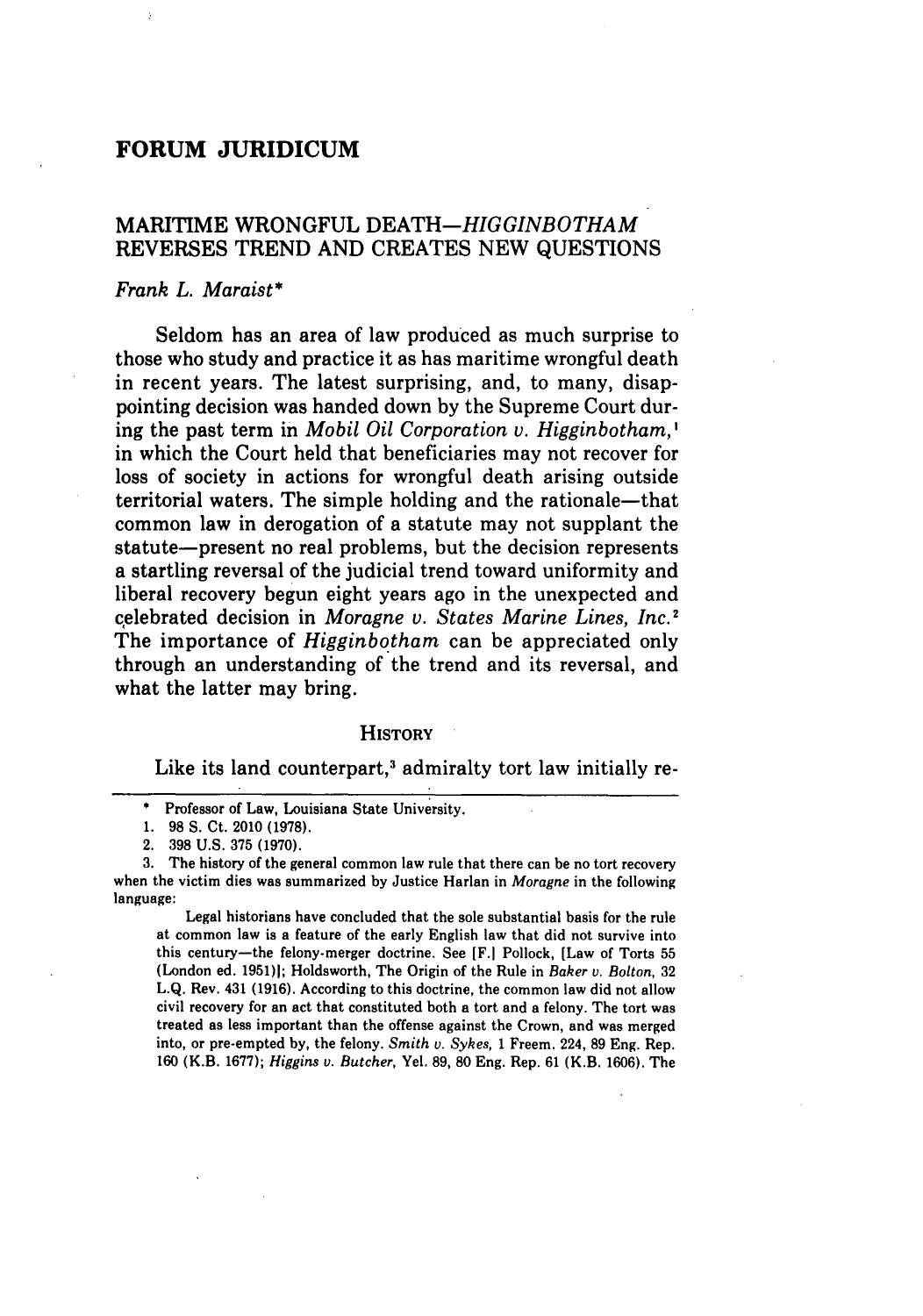fused to recognize recovery when either the victim or the tortfeasor died.' However, legislatures of each of the states repudiated the common law rule barring recovery for torts on land by passing non-abatement,<sup>5</sup> wrongful death,<sup>6</sup> and survival<sup>7</sup> statutes, or some combination thereof.<sup>8</sup> Accordingly, the common law rule that the tort died with the victim (or the tortfeasor, although the latter had been less significant)<sup>9</sup> ceased to be of importance in general tort law.

doctrine found practical justification in the fact that the punishment for the felony was the death of the felon and the forfeiture of his property to the Crown; thus, after the crime had been punished, nothing remained of the felon or his property on which to base a civil action. Since all intentional or negligent homicide was felonious, there could be no civil suit for wrongful death.

The first explicit statement of the common-law rule against recovery for wrongful death came in the opinion of Lord Ellenborough, sitting at *nisi prius,* in *Baker v. Bolton,* 1 Camp. 493, 170 Eng. Rep. 1033 (1808). That opinion did not cite authority, or give supporting reasoning, or refer to the felony-merger doctrine in announcing that '[in a civil Court, the death of a human being could not be complained of as an injury.' Ibid. Nor had the felony-merger doctrine seemingly been cited as the basis for the denial of recovery in any of the other reported wrongful-death cases since the earliest ones, in the 17th century. *E.g., Smith v.* Sykes, supra; Higgins *v. Butcher, supra.* However, it seems clear from those first cases that the rule of Baker v. Bolton did derive from the felonymerger doctrine, and that there **was** no other ground on which **it** might **be** supported even at the time of its inception **....**

398 U.S. at 382-83.

4. The Harrisburg, 119 U.S. 199 **(1886);** George & Moore, Wrongful Death and Survival Actions Under the General Maritime Law: Pre-Harrisburg Through Post *Moragne, 4* J. MAR. L. & COMM. 1 (1972); Sacchetti, *Survival of Tort Actions Under Federal Maritime Law,* 16 B.C. **IND.** & COMM. L. REv. 801 (1975).

5. Survival and non-abatement statutes have a similar effect. Where the victim has filed suit prior to his death, the issue is frequently expressed in terms of whether the action he has filed has "abated," or whether his heirs or beneficiaries may continue the maintenance of the suit for the damages he could have recovered if he had lived. Where the victim has not filed suit prior to death, then the issue is frequently expressed in terms of whether his heirs or beneficiaries may commence and maintain an action for the damages he could have recovered if he had lived; this latter action is generally referred to as the "survival action." The distinction may be important in maritime law because the Death on the High Seas Act (DOHSA) provides for "non-abatement" of a commenced action, but makes no provision for a survival action. See 46 U.S.C. § 765 (1920).

6. **All** fifty states have now passed wrongful death statutes. *See* **S.** SPEISER, **RECOVERY** FOR **WRONGFUL DEATH** § **1.8 (1966).**

**7.** Most states have enacted survival statutes. *See* **S. SPEISER,** *supra* note **6,** at 24.

**8.** W. **PROSSER, THE LAW OF TORTS** § **126** at **900** (4th ed. **1971); RESTATEMENT OF TORTS** § **900 (1939); S. SPEISER,** *supra* note **6;** Smith, Wrongful Death Damages *in North Carolina,* 44 N.C. L. REV. 402, 405, 406 nn.17 & 18 **(1966).**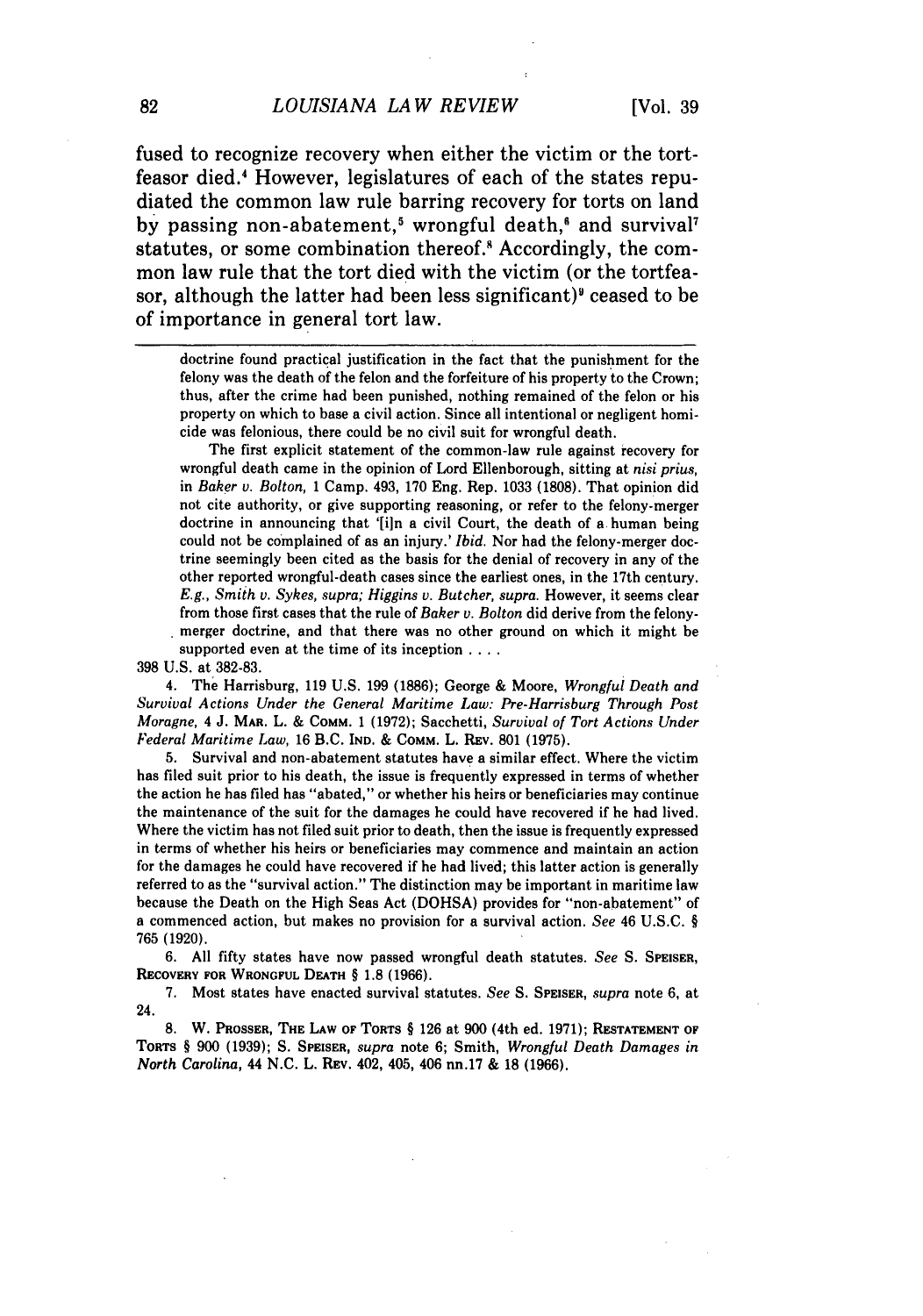Congress, however, did not fully abrogate the maritime common law tort rule barring recovery for wrongful death. During the decade between 1910 and 1920, Congress provided recovery for wrongful death in Jones Act (negligence) claims"' and also provided recovery for wrongful death occurring on the high seas, outside territorial waters.<sup>11</sup> The Jones Act applies only to suits by beneficiaries of seamen brought against their decedent's employer on the basis of negligence, regardless of where the death occurs; the Death on the High Seas Act (DOHSA) applies to beneficiaries of all decedents, including seamen, but only if the wrongful act causing death occurs beyond three miles. Neither the Jones Act nor DOHSA permits recovery for "non-pecuniary" losses sustained by the beneficiaries, and the latter act does not provide survival benefits. Congress also did not provide statutory recovery for claims (other than negligence actions by a seaman's beneficiaries against his employer) for wrongful death within three miles. In such cases, the maritime common law "borrowed" state wrongful death statutes.<sup>12</sup> However, an admiralty plaintiff claiming death benefits under such a borrowed statute took the state act as he found it and was subject to all restrictions which the act placed upon recovery, including limitation statutes and bars to recovery based on contributory negligence.<sup>13</sup>

The combination of a common law rule generally denying recovery for wrongful death and a limited response by Congress

12. The Hamilton, 207 U.S. 398 (1907).

13. The Tungus v. Skorgaard, 358 U.S. 588 (1959).

<sup>9.</sup> The common law initially barred recovery where either the victim or the tortfeasor died. W. PROSSER, *supra* note **8,** at 898-99. There has been some statutory abrogation by states of the common law rule against recovery where the tortfeasor died, but neither the Jones Act nor DOHSA speaks to the issue. Admiralty courts, however, have refused to continue the rule. For a discussion of the present status of the rule in admiralty law, see Judge Rubin's opinion in *McKeithen v. S. S. Frosta,* 435 F. Supp. 584, 586 **(E.D.** La. 1977).

**<sup>10.</sup>** 46 U.S.C. § 688 (1920).

<sup>11. 46</sup> U.S.C. § 761 *et seq.* (1920), the Death on the High Seas Act. The term "territorial waters" as used herein refers to those waters from the coast line to three miles seaward and is contrasted with the "high seas," which begin three miles beyond the coast line. Generally, "territorial waters" are treated as being within the boundaries of the adjacent state, and state law applies by its own force where there is no applicable federal law. Beyond three miles, on the "high seas," most courts hold that state law does not apply, but that federal law may "borrow" an applicable state statute. *See, e.g.,* Dugas v. National Aircraft Corp., 438 F.2d 1386 (3rd Cir. 1974).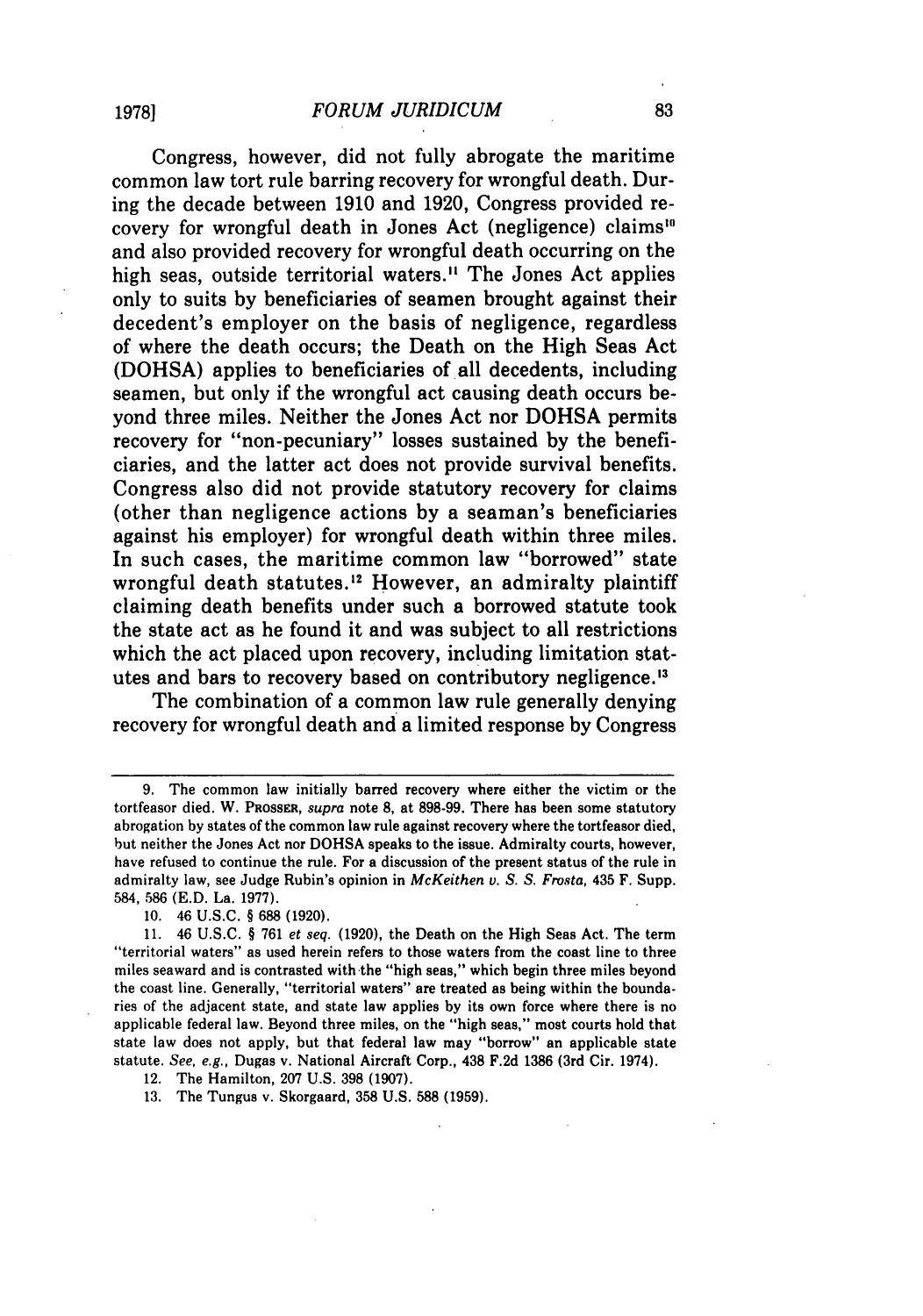produced by 1970 an inconsistent pattern of recovery for maritime torts causing death. Where a seaman died as a result of negligence chargeable to his employer, his beneficiaries could recover both wrongful death and survival benefits, but recovery was limited to pecuniary loss. Where a seaman's death was caused by unseaworthiness and the accident occurred within territorial waters, his beneficiaries could not recover from the vessel owner. There was no federal statute permitting such wrongful death recovery, and no maritime common law remedy. While state statutes otherwise could have been "borrowed" under common law to permit recovery, the Supreme Court ruled that in adopting the Jones Act, Congress preempted any application of state law, including a state wrongful death statute, to claims by seamen against their employers.<sup>14</sup>

Where a non-seaman was killed within territorial waters, his beneficiaries could recover only through the applicable state statute. In each case, the court was required to determine whether the state legislature intended to extend the statute to the wrongful conduct in question. Thus, in the event of a *Sieracki* seaman<sup>15</sup> was killed within three miles, a judge was required to determine whether a legislature, which collectively was ignorant of the existence of a condition known as unseaworthiness, "intended" to extend wrongful death benefits to the beneficiaries of persons killed by that condition.

Beyond three miles, the beneficiaries of all victims (except seamen killed through employer negligence, who were covered by the Jones Act) could recover wrongful death benefits under the provisions of DOHSA. That act, however, did not provide for recovery of survival benefits,<sup>17</sup> although recovery of such

<sup>14.</sup> Gillespie v. United States Steel Corp., 379 U.S. 148 (1964).

<sup>15.</sup> Since the nineteenth century, a seaman has been entitled to a warranty of seaworthiness from the vessel on which he served and its operator. Subsequent to the creation of this protection, the Supreme Court ruled that a non-seaman who was aboard a vessel doing the work of a member of the crew was entitled to the same warranty of seaworthiness as was a crew member. This decision came in *Seas Shipping Co. v. Sieracki,* **328** U.S. 85 (1946), thus giving rise to the designation *"Sieracki* seaman."

<sup>16.</sup> Moragne v. States Marine Lines, Inc., 398 U.S. at 401 n.15.

**<sup>17.</sup>** 46 **U.S.C.** § **762 (1920); G. GILMORE** & **C.** BLACK, **THE LAW OF ADMIRALTY** § **631** at 364 **(2d** ed. **1975);** Barbe v. Drummond, **507 F.2d** 794 (1st Cir. 1974); Dennis v. Gulf **S. S.** Corp., 453 **F.2d 137** (5th Cir.), *cert. denied,* 409 **U.S.** 948 **(1972).**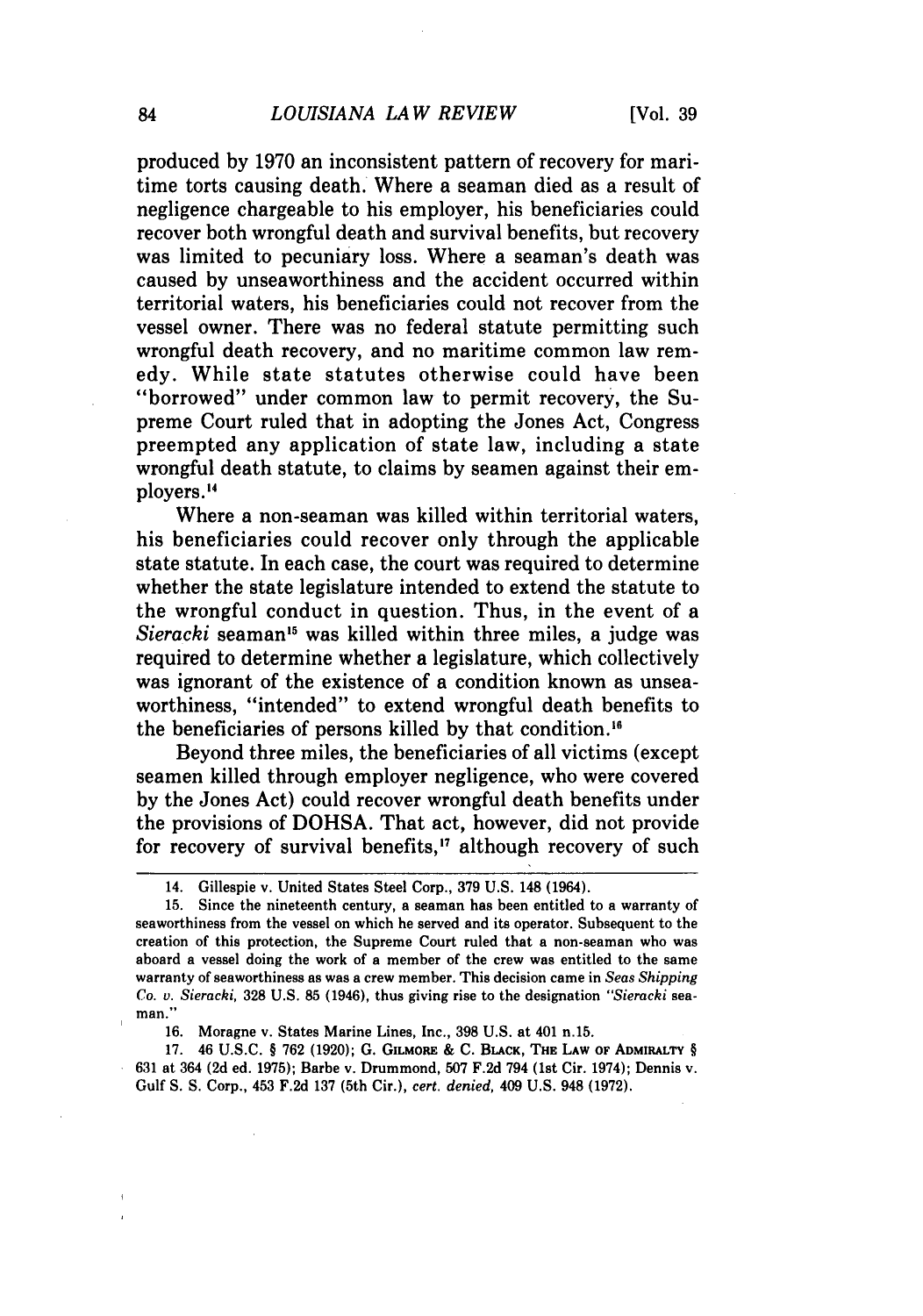benefits was sometimes permitted by "borrowing" the survival statute of a state with significant contacts with the accident and victims.'<sup>8</sup>

The crazy-quilt pattern resulting from the common law rule, the limited Congressional response, and the "borrowing" of state wrongful death statutes produced a great deal of uncertainty and several intolerable anomalies. Among the latter were that: (1) the beneficiaries of a seaman killed within three miles could not recover if the accident was caused by unseaworthiness, but the beneficiaries of a *Sieracki* seaman could recover if state law afforded a remedy; and (2) whether beneficiaries of a seaman killed through unseaworthiness could recover depended upon whether the fatal accident occurred within or beyond territorial waters.'9

#### *Moragne-A* **NEW COMMON LAW** REMEDY

In **1970** the Supreme Court in *Moragne* unanimously overruled eighty-four years and innumerable expressions of maritime common law prohibiting recovery in death cases except where permitted **by** statute, and declared that henceforth admiralty common law would grant such recovery. Justice Harlan was assigned the Herculean task of expressing with convincing logic the Court's reversal of form, and he responded with an opinion which ranks among the classics in maritime law.

The *Moragne* decision allowed recovery **by** beneficiaries of longshoremen and seamen killed within territorial waters as a result of the unseaworthy condition of a vessel. Events following *Moragne,* however, lessened the importance of the decision

**19.** Moragne v. States Marine Lines, Inc., **398 U.S.** at **396;** *see also* **G. GILMORE & C.** BLACK, *supra* note **17,** § **6-32** at **36.**

**1978]**

Section **765** of **DOHSA** provides that in the event of the death of a victim after suit has been filed to recover his personal injuries, his beneficiaries may be substituted in the action and may recover the damages to which they are entitled under **DOHSA,** *i.e.,* wrongful death damages. The section has not been interpreted as having any effect upon survival actions beyond three miles.

**<sup>18.</sup>** Dugas v. National Aircraft Corp., 438 **F.2d 1368 (3d** Cir. **1971);** United States v. The **S. S.** Washington, **172** F. Supp. **905 (E.D. Va. 1959),** *aff'd. sub nom.,* United States v. Texas Co., **272 F.2d 711** (4th Cir. **1959);** Canillas v. Joseph H. Carter, Inc., **280** F. Supp. 48 **(S.D.** N.Y. **1968);** Abbott v. United States, **207** F. Supp. 468 **(S.D.** N.Y. **1962);** *In re* Gulf Oil Corp., **172** F. Supp. **911 (S.D.** N.Y. **1959);** McLaughlin v. Blidberg Rothchild Co., **167** F. Supp. 714 **(S.D.** N.Y. **1958).**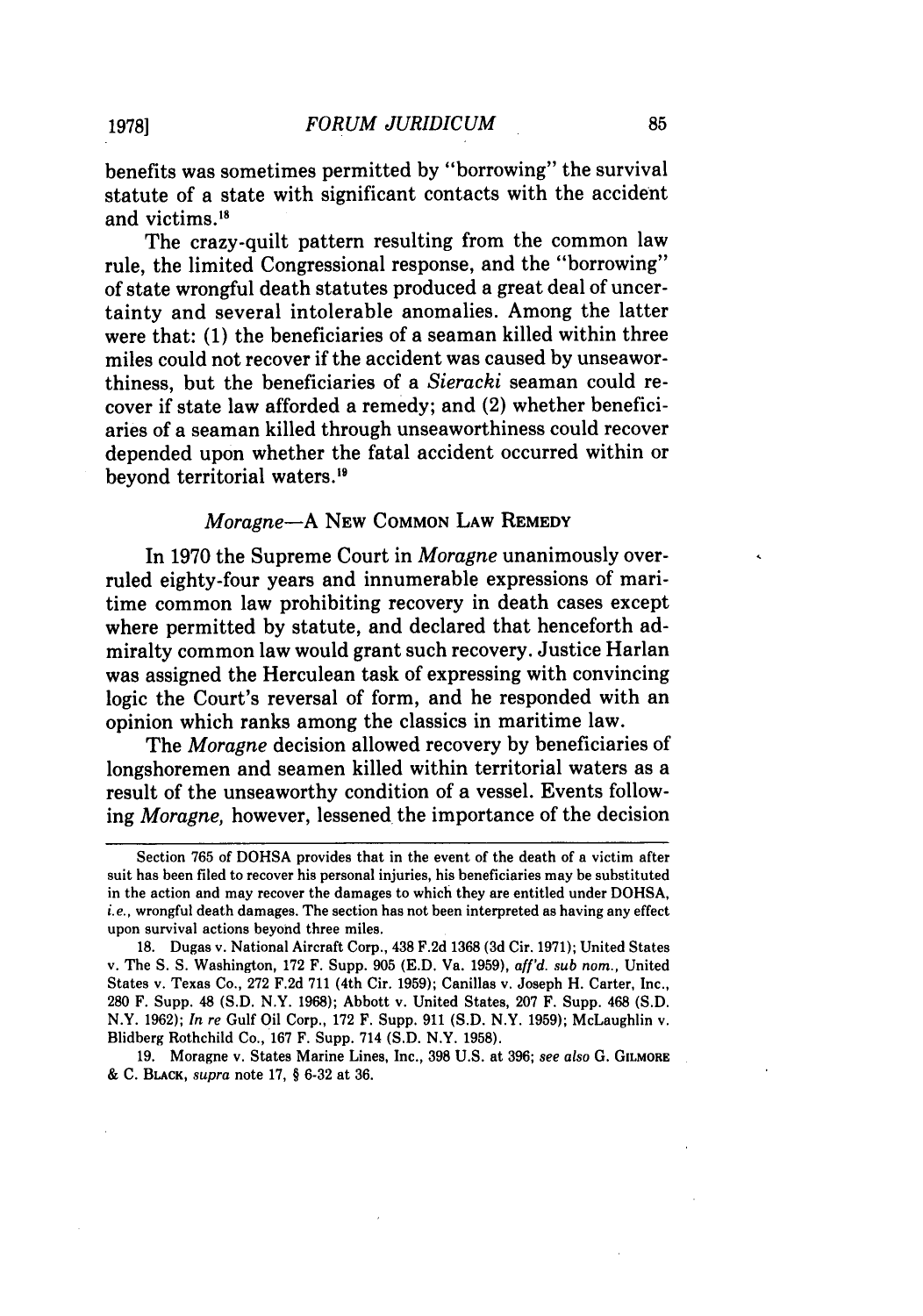to these beneficiaries. First, the problem of the *Sieracki* seaman and his warranty of seaworthiness practically, if not actually, disappeared with the 1972 amendments to the Longshoremen's and Harbor Worker's Act.<sup>20</sup> Then, in *Usner v. Luckenbach Overseas Corp.,2'* the Supreme Court aborted the budding doctrine of "instant unseaworthiness," thus reducing the number of instances in which a seaman's death was due to conduct classified as unseaworthiness. Since other wrongful death actions within territorial waters involving ordinary tort actions or seamen negligence claims were clearly within the reach of borrowed state statutes, *Moragne* would have had little lasting impact if it had been confined to territorial waters and if the damages it afforded (an issue not reached in *Moragne*) had not exceeded those provided by the Jones Act and DOHSA.

However, *Moragne* left unanswered several questions whose impact on maritime law could have been great and lasting. One such question was whether the *Moragne* remedy was limited to actions within three miles, or whether it applied beyond territorial waters, thus encroaching upon DOHSA. Another was whether *Moragne* covered the claims of a seaman's beneficiaries suing the seaman's employer for negligent conduct, thus invading the domain of the Jones Act. A third question was whether *Moragne* provided benefits not recoverable under DOHSA or the Jones Act. Finally, if *Moragne* did apply beyond three miles, or in seaman-employer negligence actions, and it permitted recovery of items of damages, or relief to beneficiaries, not allowed by those acts, would it supersede them? The answer to the first of these questions was relatively certain: if there is a common law in a jurisdiction, it logically applies throughout the territorial limits of the jurisdiction. Thus, the lower courts assumed that *Moragne* applied beyond three miles, although there was no affirmative expression to

21. 400 U.S. 494 (1971).

<sup>20.</sup> **33 U.S.C.** *§§* 901 et seq. **(1972).** In particular note the amendments to §§ 903(a) and 905(a) and **(b).** These sections substitute a negligence action for the warranty of seaworthiness formerly owed by the shipowner to the maritime worker. Since the 905(b) negligence action, which is governed by land tort principles, should be encompassed within every wrongful death statute, the maritime common law wrongful death recovery would appear no longer necessary for actions by maritime workers against vessel owners.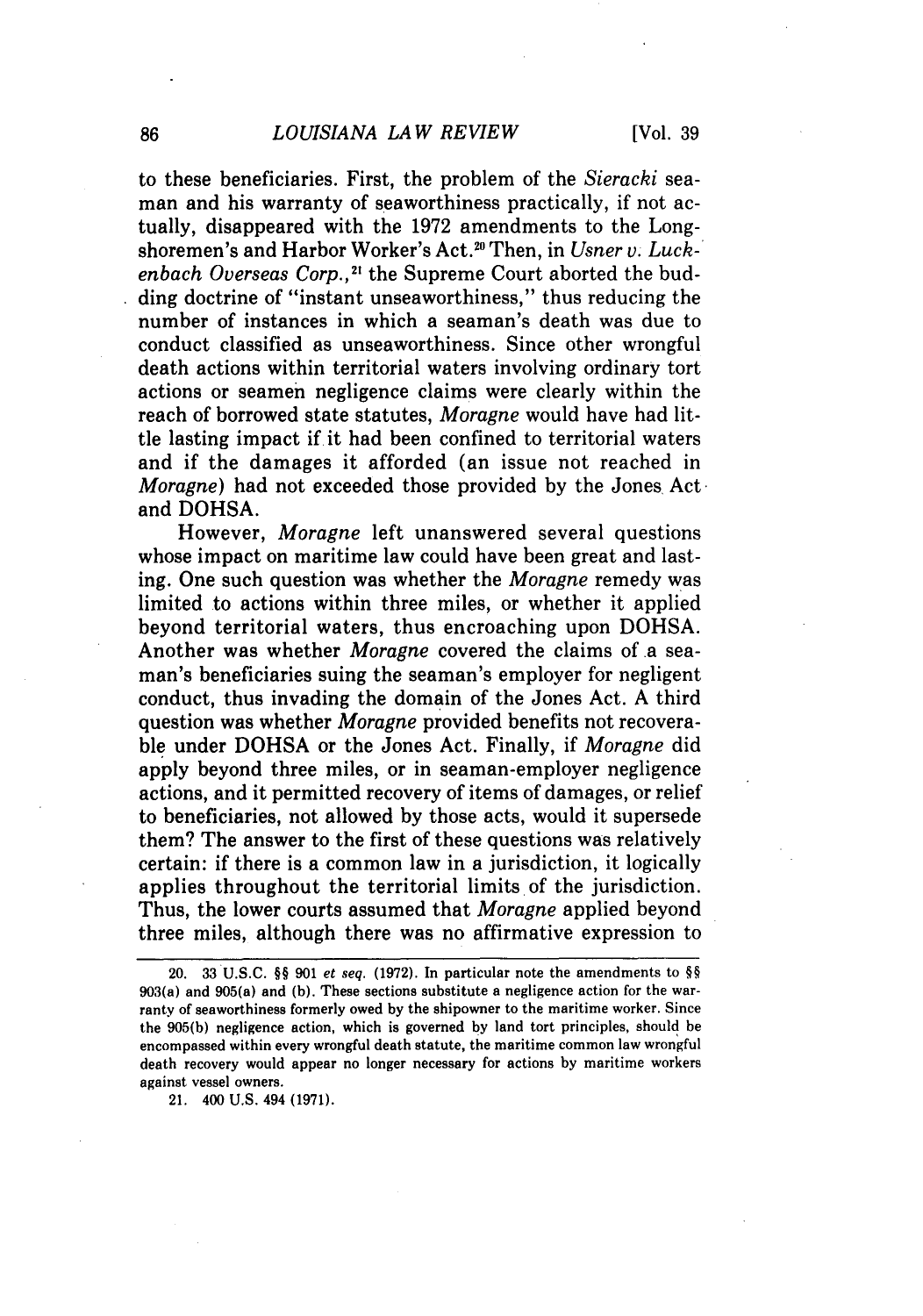that effect **by** the Supreme Court until the *Higginbotham* deci $sion.<sup>22</sup>$ 

The Court decided the third question, and set the stage for resolution of the final question in *Sea-Land Services, Inc. v. Gaudet.13* There, a divided Court held that in an action involving death within territorial waters; the *Moragne* remedy included damages for loss of society, the kind of "non-pecuniary" damages not permitted under either the Jones Act or **DOHSA.** From this point, it was only a matter of time before the courts were presented with a *Moragne/DOHSA* clash: where a victim had been killed beyond three miles, could his survivors recover loss of society or other non-pecuniary damages? The first two appellate courts to receive the problem reached opposite conclusions; the First Circuit, in *Barbe v. Drummond,4* held that **DOHSA** prevailed and that the *Moragne-Gaudet* nonpecuniary benefits were not available. However, the Fifth Circuit, in *Law v. Sea Drilling Corp.*,<sup>25</sup> reached the opposite conclusion. The latter circuit was in "good company"; admiralty's preeminent scholars, Gilmore and Black, had suggested that *Moragne* eventually would make both **DOHSA** and the wrongful death provisions of the Jones Act superfluous.<sup>26</sup>

#### Higginbotham-NEw **ANOMALIES**

#### It was in this setting that the Supreme Court granted writs

**23.** 414 **U.S. 573** (1974).

24. **507 F.2d** 794 (1st Cir. 1974).

**25. 510 F.2d** 242 (5th Cir.), on *rehearing,* **523 F.2d 793** (5th Cir. **1975).**

**26. G. GILMORE & C.** BLACK, *supra* note **17,** at **§ 6-33.**

**19781**

**<sup>22.</sup>** *See* **Barbe v.** Drummond, **507 F.2d** 794 (1st Cir. 1974); Spiller v. Thomas H. Lowe, Jr., **&** Assoc. Inc., 466 **F.2d 903** (8th Cir. **1972);** Sennett v. Shell Oil Co., **325** F. Supp. **1 (E.D.** La. **1971).** There is no clear pronouncement in *Higginbotham* that the *Moragne* remedy applies beyond three miles, and there are statements which may be construed as implying that it does not. Thus, the Court stated that **"DOHSA** governs wrongful death recoveries on the high seas **...." 98 S.** Ct. at 2014. Similarly, the majority commented about the "difference between applying one national rule to fatalities in terrritorial waters and a slightly narrower national rule to accidents farther from land." *Id.* at n.18. **All** of the other significant language in the decision implies that **DOHSA** governs only when it is specifically applicable, and that in those areas about which **DOHSA** is silent, admiralty common law would be dispositive. That language, and the illogic in accepting a common law rule that is applicable **by** its own force only in certain geographical areas of the jurisdiction which adopts it, leads to the assumption that there is no merit to the argument that in *Higginbotham* the Court was holding that *Moragne* applied only in territorial waters.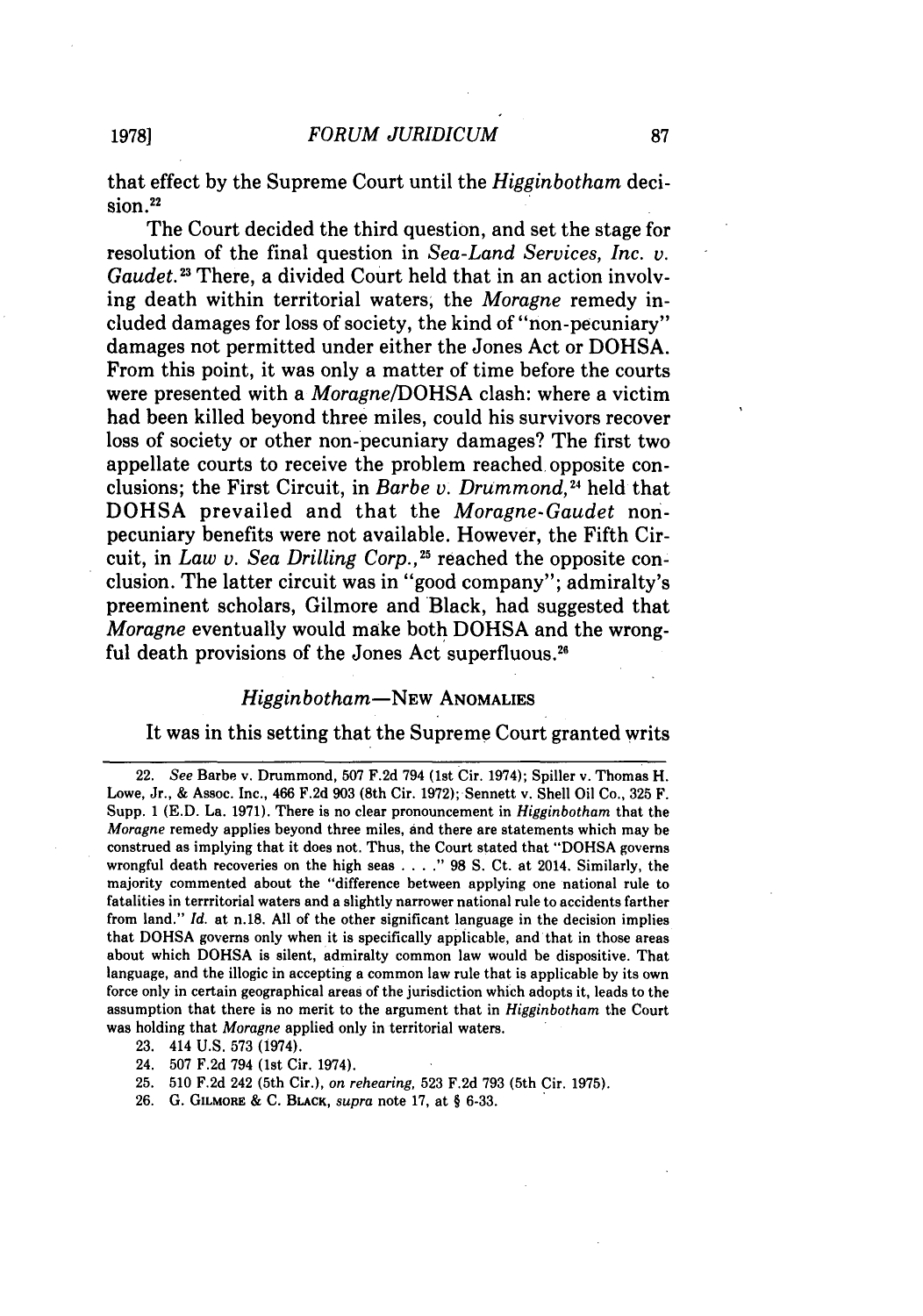in a subsequent Fifth Circuit case, *Higginbotham,* and handed down a surprising decision, which concluded in these terms:

The Death on the High Seas Act. **.** . announces Congress' considered judgment on such issues as the beneficiaries, the limitations period, contributory negligence, survival and damages .... The Act does not address every issue of wrongful death law,. **. .** but when it does speak directly to a question, the courts are not free to "supplement" Congress' answer so thoroughly that the Act becomes meaningless.27

Since Congress in DOHSA had "spoken directly" to the issue of non-pecuniary damages, the courts were not free to supplement the DOHSA remedy by allowing such damages through *Moragne.*

The command of *Higginbotham* is clear: common law in derogation of a statute must yield to the statute.<sup>28</sup> However, application of the command presents new problems, such as:

1. When has Congress "spoken directly" to issues of wrongful death or survival?

2. When does allowance by the common law of a remedy not authorized by congressional act "so thoroughly [supplement the Act] that the Act becomes meaningless?"

3. Finally, if the differences between the maritime common law and statutory remedies produce the same kinds of anomalies as those resulting from the federal and state statutory remedies in *pre-Moragne* days, may these anomalies persist? If not, since the statutes must prevail, must the common law yield?

All of these questions will be answered; the only issue is by whom. Congress, of course, may respond by adopting a general death action applicable to all deaths within the maritime jurisdiction, including those within territorial waters. If Congress does act, it should reconsider some of its earlier decisions

<sup>27. 98</sup> S. Ct. at 2015.

<sup>28.</sup> The difficulties involved in maintaining a common law remedy in the face of a legislative scheme for recovery could have been realized **by** a review of the Georgia experience. *See* Malone, *The Genesis of Wrongful Death,* 17 **STAN.** L. REv. 1043 (1965). Since *Moragne,* at least one state, Massachusetts, has recognized a common law wrongful death remedy even though there was a preexisting statutory remedy. *See* Gaudette v. Webb, 362 Mass. 60, 284 N.E.2d 222 (Mass. 1972).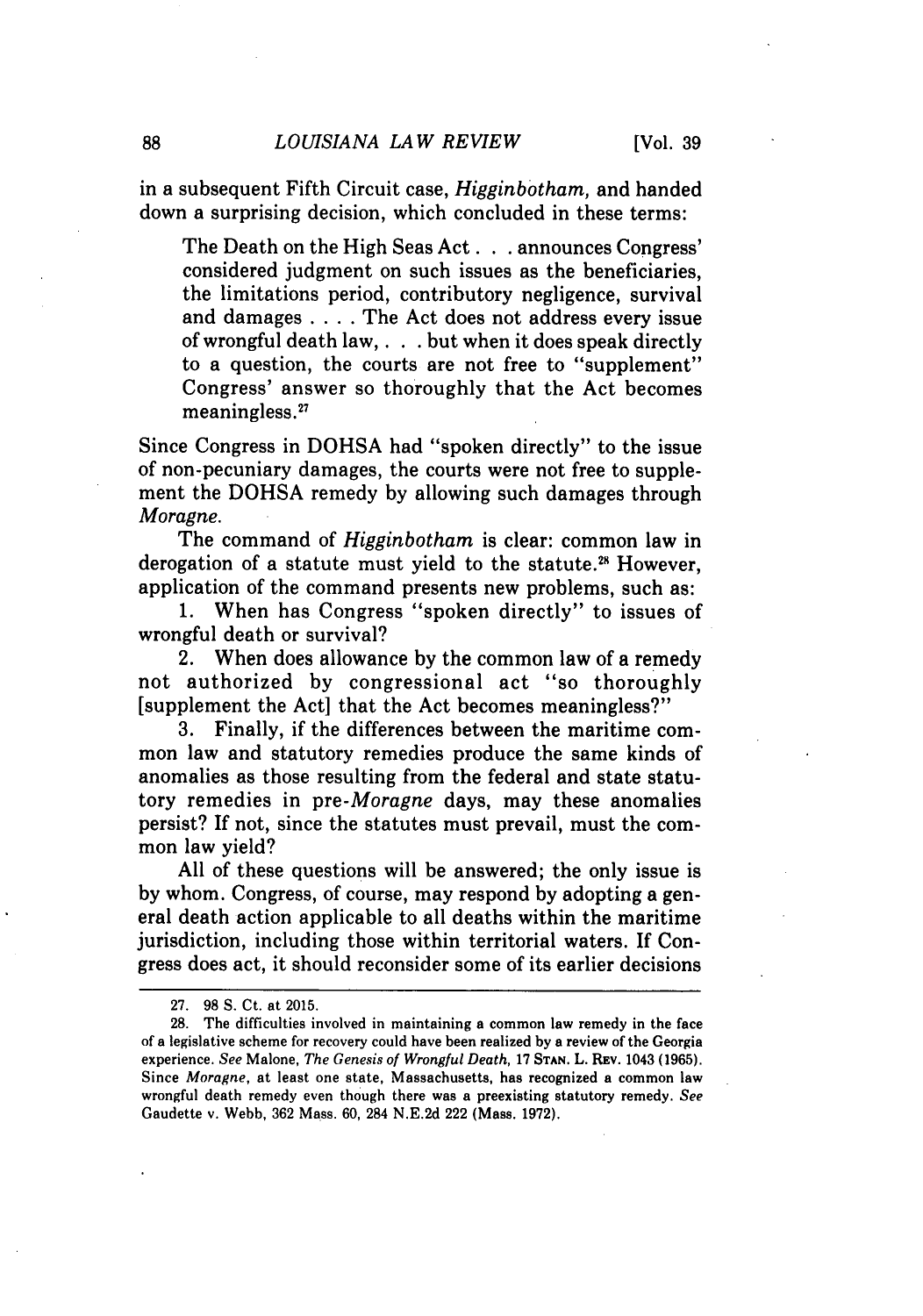in DOHSA and the Jones Act, such as those denying recovery for non-pecuniary damages, utilizing statutes of limitation; and using language which denies recovery to the beneficiaries of a victim who settles his claim and then dies of causes resulting from the accident.29 The legislative body may also reassess the wisdom of providing differing statutes of limitation, differing classes of beneficiaries, and differing elements of recovery for negligence and unseaworthiness, a result now produced by the combination of the Jones Act and DOHSA.

If Congress does not act, the courts must answer the questions, and given the great volume of maritime wrongful death litigation in recent years, the answers should not be long in coming. Many problems and anomalies will have to be considered.

#### *1. The Beneficiaries*

There appears to be no conflict between DOHSA and the maritime common law (hereinafter *Moragne);* the same beneficiaries take as a group under each theory of recovery.:"' However, a major anomaly may occur in application; DOHSA beneficiaries need not be dependent, but may only recover pecuniary loss,<sup>31</sup> while *Moragne* beneficiaries may not have to be dependent,<sup>32</sup> but can recover non-pecuniary loss, *i.e.*, loss of society.3 3 Thus, if *Gaudet* remains intact, non-dependent relatives may be able to recover loss of society under *Moragne,* while not being able to recover any damages under DOHSA.

Jones Act beneficiaries take in classes, each exclusive of subsequent classes.<sup>34</sup> There is potential for conflict with

32. *See, e.g.,* Consolidated Machines, Inc. v. Protein Products Corp., 428 F. Supp. 209 (M.D. Fla. 1976).

34. 45 U.S.C. § 51 (1939), *incorporated by* 46 U.S.C. § 688 (1920).

**1978]**

<sup>29.</sup> The Supreme Court reached the opposite conclusion in interpreting the common law wrongful death remedy in Gaudet. For a discussion of the status of the law on this issue, see Gaudet, 414 U.S. at 579.

<sup>30. 46</sup> U.S.C. § 761 (1920); G. GILMORE & C. BLACK, supra note 17, § 6-30 at 361; The Four Sisters, 75 F. Supp. 399 **(D.** Mass. 1947).

<sup>31.</sup> In re Cambia S.S. Co., 353 F. Supp. 691 (D.C. Ohio 1973), aff'd, 505 F.2d 517 (6th Cir. 1974), *cert. denied,* 420 U.S. 975 (1975); Dugas v. National Aircraft Corp., 438 F.2d 1386 **(3d** Cir. 1971), on *remand,* 34 F. Supp. 324; Moore-McCormack Lines, Inc. v. Richardson, 295 F.2d 583 (2d Cir. 1961); The City of Rome, 48 F.2d 333 (S.D. N.Y. 1930); Noel v. Linea Aeropostal Venezolana, 260 F. Supp. 1002 (S.D. N.Y. 1966).

<sup>33.</sup> Sea-Land Services, Inc. v. Gaudet, 414 U.S. 573 (1974).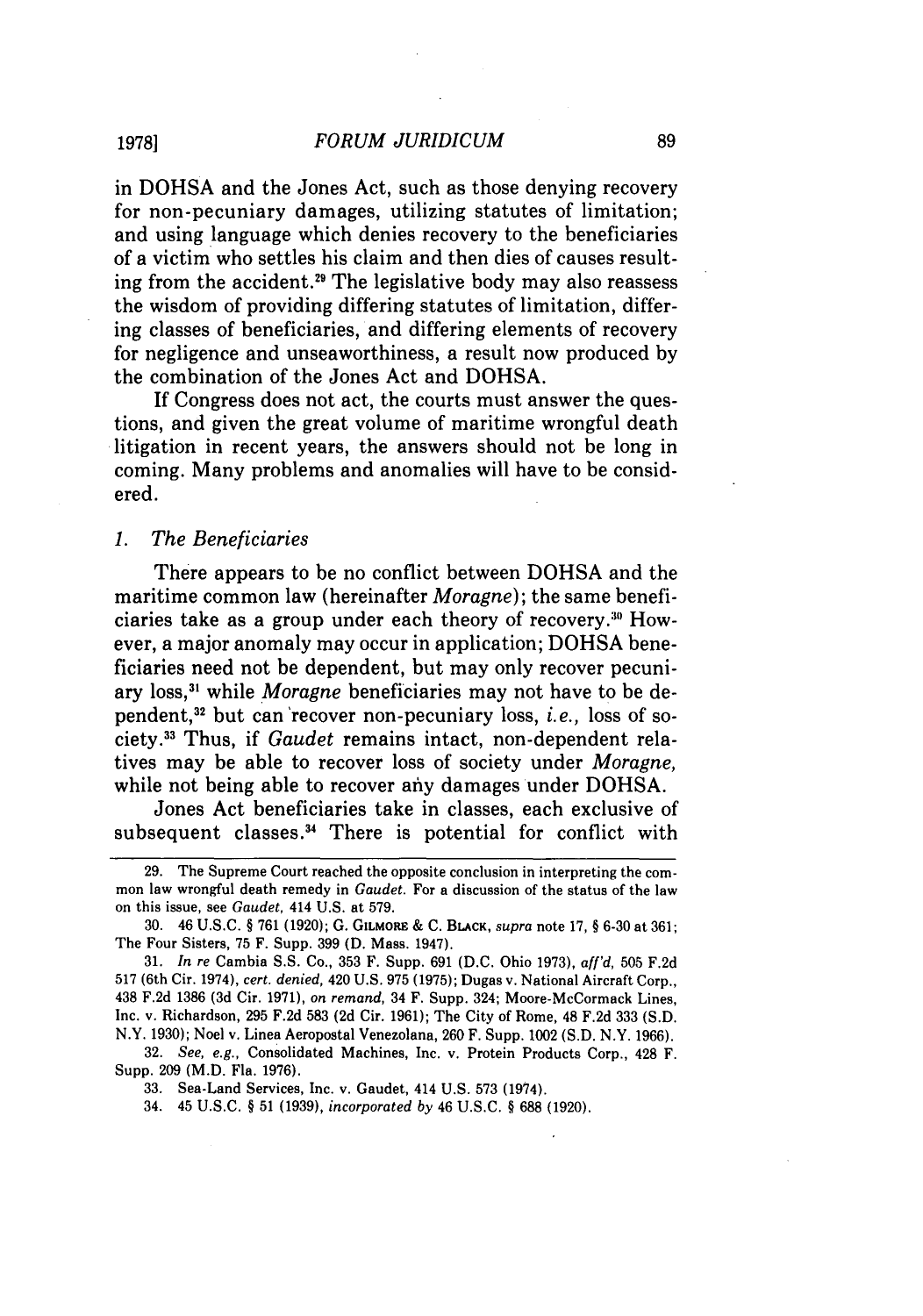*Moragne,* because *Moragne* beneficiaries apparently take as a group, and beneficiaries in a higher class do not appear to preempt recovery **by** beneficiaries in a lower class. The issue then is whether *Moragne* supplements the Jones Act to a greater extent than it supplements **DOHSA.** The answer is not free from doubt. Actually, the Jones Act may not represent "Congress' considered judgment" on wrongful death recovery for seamen; it was passed primarily to afford a personal injury action **for** negligence, and was effected **by** a simple "wholesale" adoption of the Federal Employees Liability Act **(FELA),** previously passed **by** Congress to afford a remedy for railway employees.<sup>35</sup> If the Jones Act does represent Congress' "considered judgment," then Congress has spoken to the question, for the **FELA** clearly designates the beneficiaries, the order in which they take, and the exclusivity of recovery.

#### *2. Non-Pecuniary Damages*

Where **DOHSA** applies, non-pecuniary damages seem to be foreclosed **by** *Higginbotham.* However, while **DOHSA** expressly limits recovery to pecuniary damages,<sup>36</sup> the Jones Act contains no similar explicit limitation; it is the courts that have interpreted the **FELA,** and hence the Jones Act, as limiting recovery to pecuniary damages. Thus, it is arguable that even if the Jones Act represents Congress' "considered judgment," that body has not "spoken directly to the question" of recovery of non-pecuniary damages. 37 However, it may be equally argu-

**36.** "The recovery in such suit shall be a fair and just compensation for the pecuniary loss **...."** 46 **U.S.C. § 762 (1920);** see *also* the cases listed in note **31,** *supra.* Unlike **DOHSA,** the Jones Act does not expressly limit recovery to pecuniary damages.

**37.** The Jones Act provides that "in case of the death of any seaman as a result **of. . .**personal injury, the personal representative of such seaman may maintain an action for damages at law **...."** 46 **U.S.C. § 688 (1920).** The **FELA** provides that, "Every common carrier **by** railroad **. ..**shall be liable in damages to any person suffering injury while he is employed **by** such carrier in such commerce, or, in case of the death of such employee, to his or her personal representative, for the benefit of the

**<sup>35.</sup>** 'Congress, when it passed the Jones Act, apparently did not want to waste any time on thinking about the special problems of maritime workers. As a thought saving device, the draftsman hit on the odd expedient of incorporating another statute **by** reference." **G. GILMORE & C. BLACK,** supra note **17, § 6-26** at **351.** Gilmore and Black also describe the statute as a little noticed provision, unrelated to the balance of the Merchant Marine Act of **1920,** which did not draw much attention on its way through committee to the floor of the House and the Senate. *Id.* **at § 6-26,** at **327.**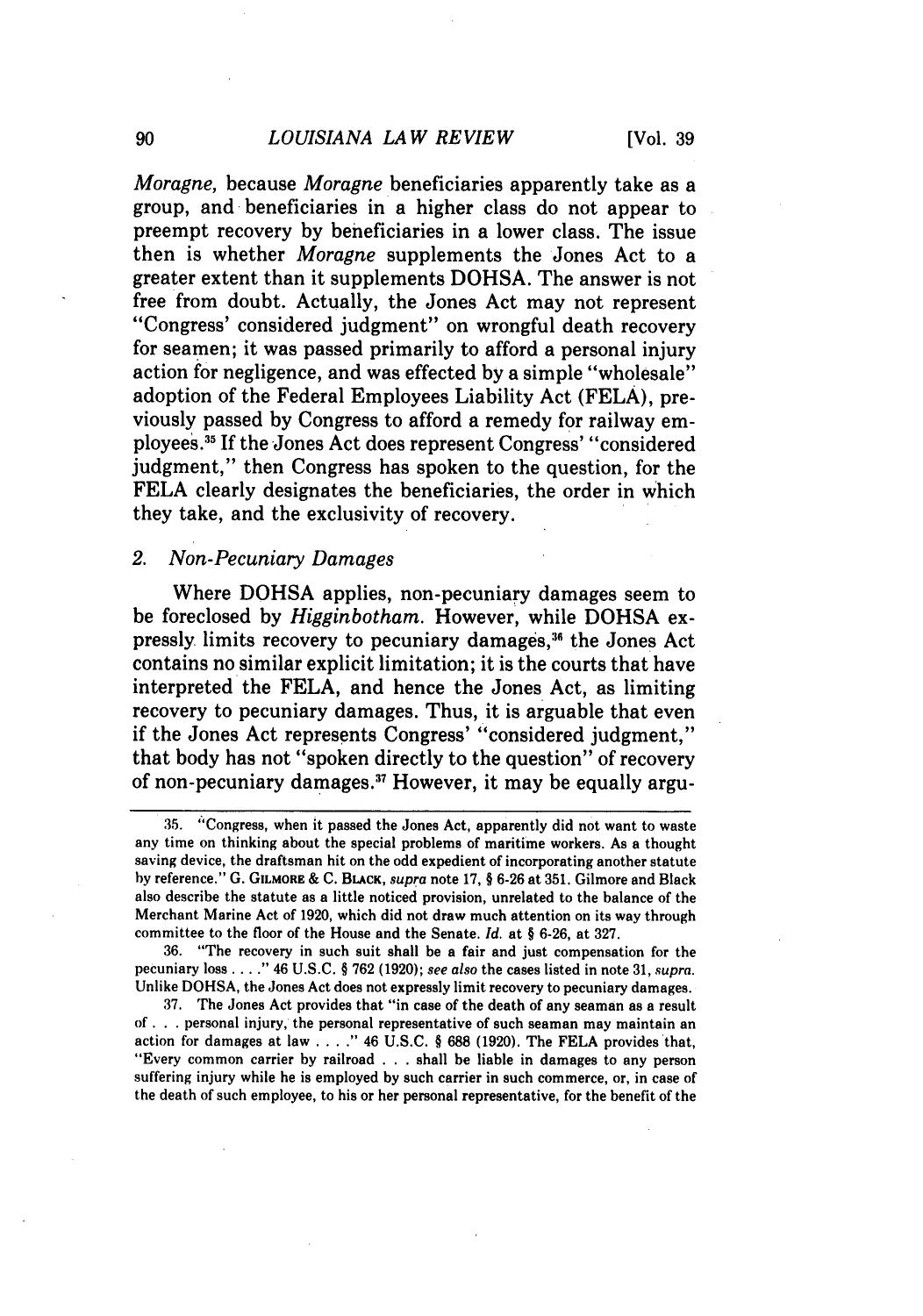able that Congress' inaction in response to the Supreme Court's interpretation of the FELA and the Jones Act as denying recovery of non-pecuniary benefits has ripened into a "considered judgment" on the issue.

In the first reported *post-Higginbotham* case, a panel of the Fifth Circuit concluded that *Moragne* may not be utilized to supplement the Jones Act and permit recovery of nonpecuniary damages." Judge Rubin, speaking for the court, first noted that one of the decedents in *Higginbotham,* Shinn, was a Jones Act seaman; thus, he concluded, the Supreme Court's denial of damages for loss, of society to all of the plaintiffs carried with it a determination, *sub silentio,* that the beneficiaries of a Jones Act seaman killed beyond three miles could not recover loss of society under *Moragne* and *Gaudet.* Then Judge Rubin concluded that permitting recovery of loss of society **by** beneficiaries of a Jones Act seaman "merely because the accident occurred within territorial waters" would be inconsistent with the policy adopted **by** the Court in *Higginbotham,* because it would differentiate between the statutorily imposed limitation on damages created **by DOHSA** and the judicially created limitation imposed **by** the Jones Act.39 Such a result would also create "two separate Jones Act remedies, each applicable only within its own geographical sphere."<sup>40</sup>

The Court's conclusion in *Ivy,* although compelling, was not compelled. In fact, the Fifth Circuit's decision may not survive its own scrutiny, since a rehearing en banc has been granted. Nowhere in *Higginbotham* did the Supreme Court allude to the Jones Act status of Shinn and his beneficiaries, and this omission makes it at least arguable that *Higginbotham* does not represent the Supreme Court's "considered judgment" on the issue, to borrow a phrase. Similarly, it is not at all clear that the Court will not tolerate two

38. Ivy v. Security Barge Lines, Inc., 585 F.2d 732 (5th Cir. 1978).

39. *Id.* at 738. The Fifth Circuit's conclusion that the Supreme Court "failed to differentiate" is technically correct, but it should be noted that the Supreme Court made no reference whatsoever to the Jones Act in its *Higginbotham* decision.

40. *Id.*

surviving widow or husband and children of such employee." 45 **U.S.C.** § **51 (1939).** In *Michigan Central R.R. Co. v. Vreeland,* 227 U.S. 59 (1913), the Supreme Court interpreted the FELA wrongful death provision, adopted for seamen by the Jones Act, as limiting recovery to financial or pecuniary loss.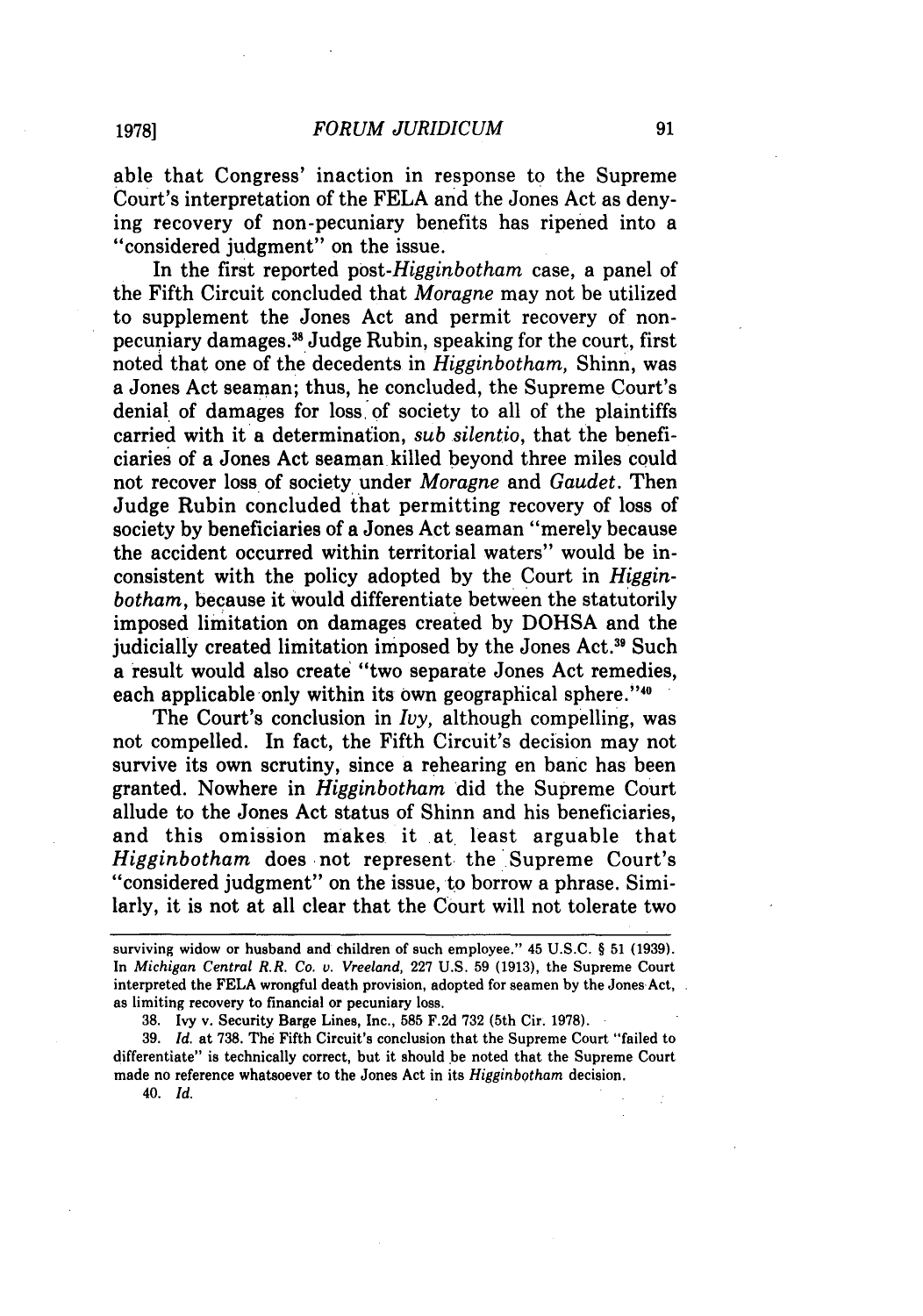separate Jones Act remedies separated by the line between territorial waters and the high seas. The Court has tolerated a similar bifurcation in the area of unseaworthiness, which is simply another part of the same remedy,<sup>41</sup> and in *Higginbotham* the majority expressed a lack of concern about "minor threat<sup>[s]</sup> to . . . uniformity."<sup>42</sup> Consequently, the *Ivy* court may have read too much into the Court's silence in *Higginbotham.*

#### *3. The Limitations Period*

Maritime common law applies the doctrine of laches to bar stale claims involving unreasonable delay and prejudice to the defendant.<sup>43</sup> Both the Jones Act and DOHSA provide prescriptive periods," and the language of *Higginbotham* indicates that the Court would not welcome an argument that a claim prescribed under either statute could nevertheless be kept alive by coupling the Jones Act or DOHSA claim with a *Moragne* claim and applying the doctrine of laches.<sup>45</sup> However, another anomaly results: a seaman's claim for unseaworthiness is barred after two years if it occurred beyond three miles, but the same claim may still be viable if it occurred within three miles.

#### *4. Survival Actions*

The Jones Act provides a general survivial actionregardless of whether the decendent filed suit before death, his personal representative may recover the damages he could have recovered if he had lived.<sup>46</sup> DOHSA, however, contains

45. The Court in *Higginbotham* expressly stated that Congress, through DOHSA, has announced its considered judgment on the applicable limitations period outside territorial waters. 98 S. Ct. 2010 (1978).

46. The Jones Act provides that "in case of death of any seaman as a result of any . . . personal injury the personal representative of such seaman may bring an

<sup>41.</sup> Mobil Oil Corp. v. Higginbotham, 98 S. Ct. at 2015 & n.20.

<sup>42.</sup> Id. at 2014.

<sup>43.</sup> Gutierrez v. Waterman S.S. Corp., 373 U.S. 206 (1963); Czaplicki v. S.S. Hoegh Silvercloud, 351 U.S. 525 (1956); Garnder v. Panama R.R. Co., 342 U.S. 29 (1951).

<sup>44.</sup> DOHSA provides for a two year statute of limitations period. 46 U.S.C. § 763 (1920). When the Jones Act was adopted in 1920, the period of limitations for the FELA was two years. That period was extended to three years in 1939, 45 U.S.C. § 56, and was incorporated into Jones Act actions. McAllister v. Magnolia Petroleum Co., 357 U.S. 221, 225 n.6 (1958).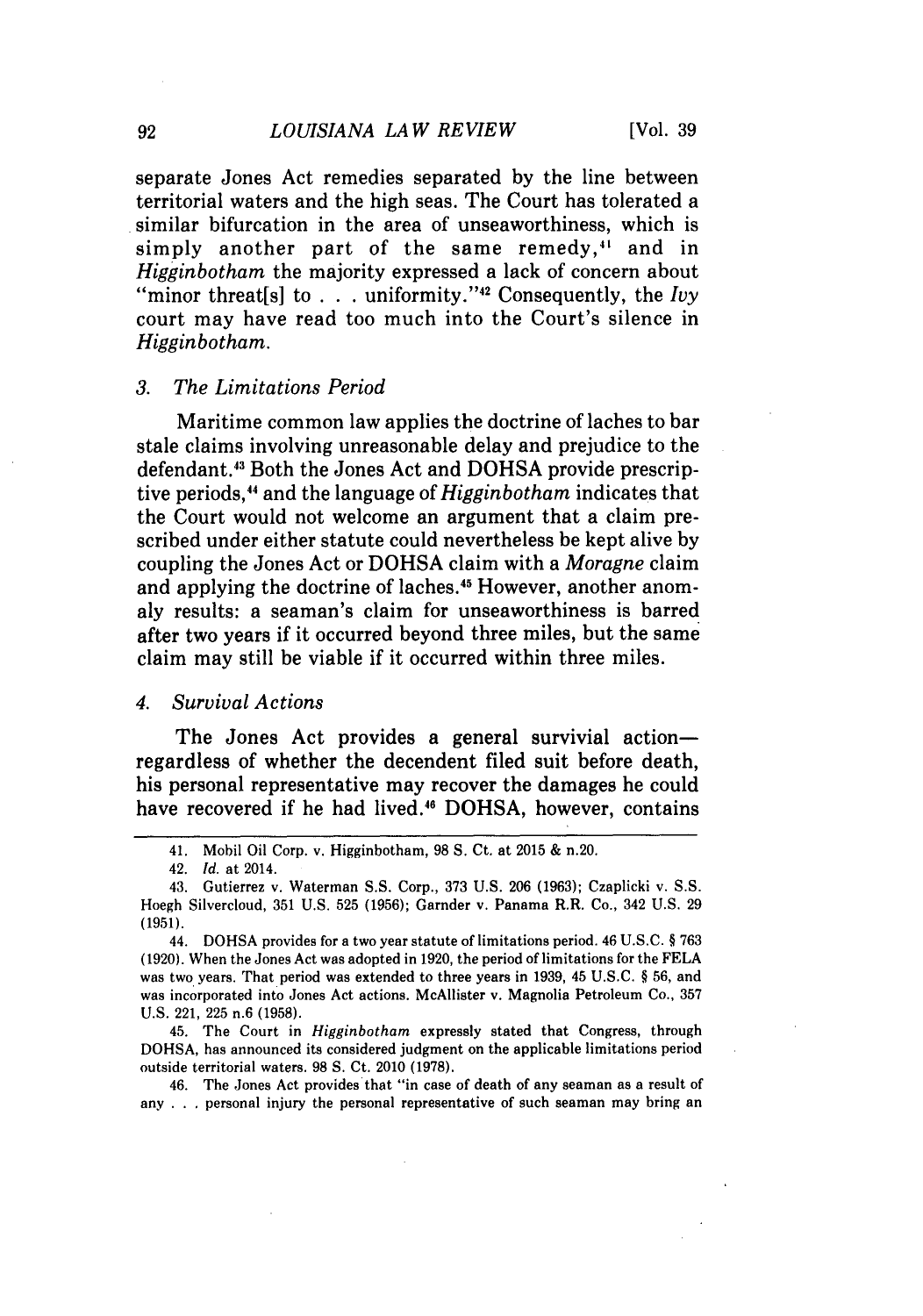no general survival provision, but does have a "non-abatement" provision, which provides:

If a person die as the result of such wrongful act, . . . during the pendency in a court of admiralty of the United States of a suit to recover damages for personal injuries in respect of such act, **. . .** the personal representative of the decedent may be substituted as a party and the suit may proceed as a suit under this chapter for the recovery of the compensation provided in section **762** of this title.47

This seldom-cited provision apparently provides that upon the victim's death his pending personal injury action may be converted into a **DOHSA** wrongful death action **by** his beneficiaries. However, it has not been applied to preclude the maintenance of a separate survival action **by** a personal representative when death ensues before any judicial proceedings have commenced.

The Supreme Court has not yet spoken to the issue of whether admiralty common law permits recovery of survival damages,<sup>48</sup> but the lower courts have unanimously answered the question in the affirmative.<sup>49</sup> Assuming there is a general survival action in maritime common law, it will not conflict

47. 46 U.S.C. § 765 (1920).

48. In *Moragne,* the Court restricted its comments to whether an action for wrongful death existed under admiralty common law. In *Gaudet,* the Court was exclusively concerned with whether wrongful death damages could be recovered after the decedent had recovered for his disability, pain and suffering, and loss of earnings. In *Higginbotham,* the Supreme Court held that DOHSA's provision limiting recovery in wrongful death cases to pecuniary loss could not be supplemented by the admiralty common law wrongful death remedy allowing recovery of non-pecuniary loss.

49. Solomon v. Warren, 540 F.2d 777 (5th Cir. 1976); Law v. Sea Drilling Corp., 510 F.2d 242 (5th Cir. 1975); Barbe v. Drummond, 507 F.2d 794 (1st Cir. 1974); Spiller v. Thomas M. Lowe, Jr. & Assoc., Inc., 466 F.2d 903 (8th Cir. 1972); Dennis v. Central Gulf **S.S.** Corp., 453 F.2d 137 (5th Cir. 1972), *cert. denied,* 409 U.S. 948 (1972).

**1978]**

action for damages at law with the right of trial by jury, and in such action all statutes of the United States conferring or regulating the right of action for death in the case of railway employees shall be applicable." 46 U.S.C. § 688 (1920). The statutes referred to in the Jones Act are the wrongful death and survival provisions of the Federal Employer's Liability Act **(FELA),** 45 U.S.C. §§ 51-60 (1939). Under section 59 of the FELA, "any right of action given **. . .** to a person suffering injury shall survive to his or her personal representative . **. . ."** 45 U.S.C. § 59 (1939). Section 59 allows recovery for "the wrong to injured person and is confined to his personal loss and suffering before he died . **. . ."** St. Louis Iron Mountain & Southern Ry. Co. v. Craft, 237 U.S. 648, **658** (1915). *See also* Cox v. Roth, 348 U.S. 207 (1955).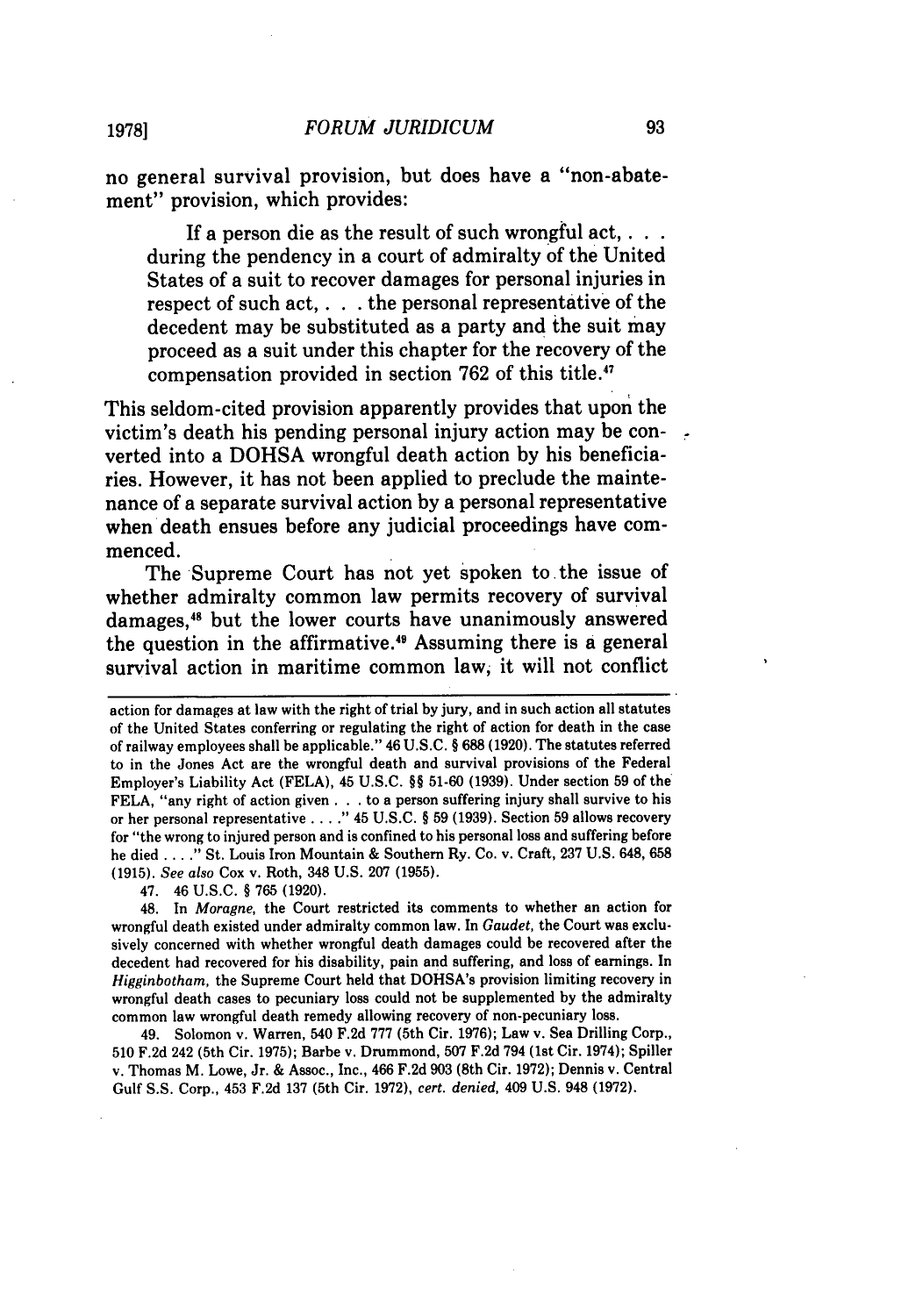with the Jones Act. The major issue is whether any common law survival action conflicts with the provisions of DOHSA. Put another way, the issue is whether the limited nonabatement and conversion provisions of section 765 represent Congress' "considered judgment" on the entire question of survival actions beyond three miles.

The possible conflict between any survival action at admiralty common law and section 765 could be avoided by a Supreme Court decision denying survival damages under maritime common law. Such a decision arguably would do no violence to the policies which should dictate the path of maritime tort law. It is one thing to say that the beneficiaries of a person killed in maritime employment can recover nothing; it is quite another to say that those beneficiaries can not recover, in addition to the damages which they have sustained as a result of the death, the "windfall" of the damages the ' victim could have recovered if he had lived. A remedy for the former may be necessary to encourage maritime employment: a remedy for the latter seemingly would have little bearing on

that policy. **IIf** admiralty common law does not provide for survival benefits, the courts may continue the practice of "borrowing" state statutes. However, if common law does provide such a remedy, but DOHSA precludes its application beyond three miles because Congress is found to have considered and rejected any survival beyond section 765, then it appears illogical to hold that common law can "borrow" a state statute to afford such a remedy.

#### **ALTERNATIVE COURSES**

*Higginbotham* precludes recovery of non-pecuniary damages for wrongful death beyond three miles. The Jones Act, however, does not necessarily represent Congress' considered judgment on recovery of non-pecuniary damages, and the Court might permit *Moragne* to supplement the Jones Act **by** permitting recovery of loss of society. This would produce the anomaly that the beneficiaries of a seaman killed **by** negligence or unseaworthiness within three miles could recover for loss of society, but could not do so if he was killed **by** unseaworthiness beyond three miles. These types of inconsistencies-"minor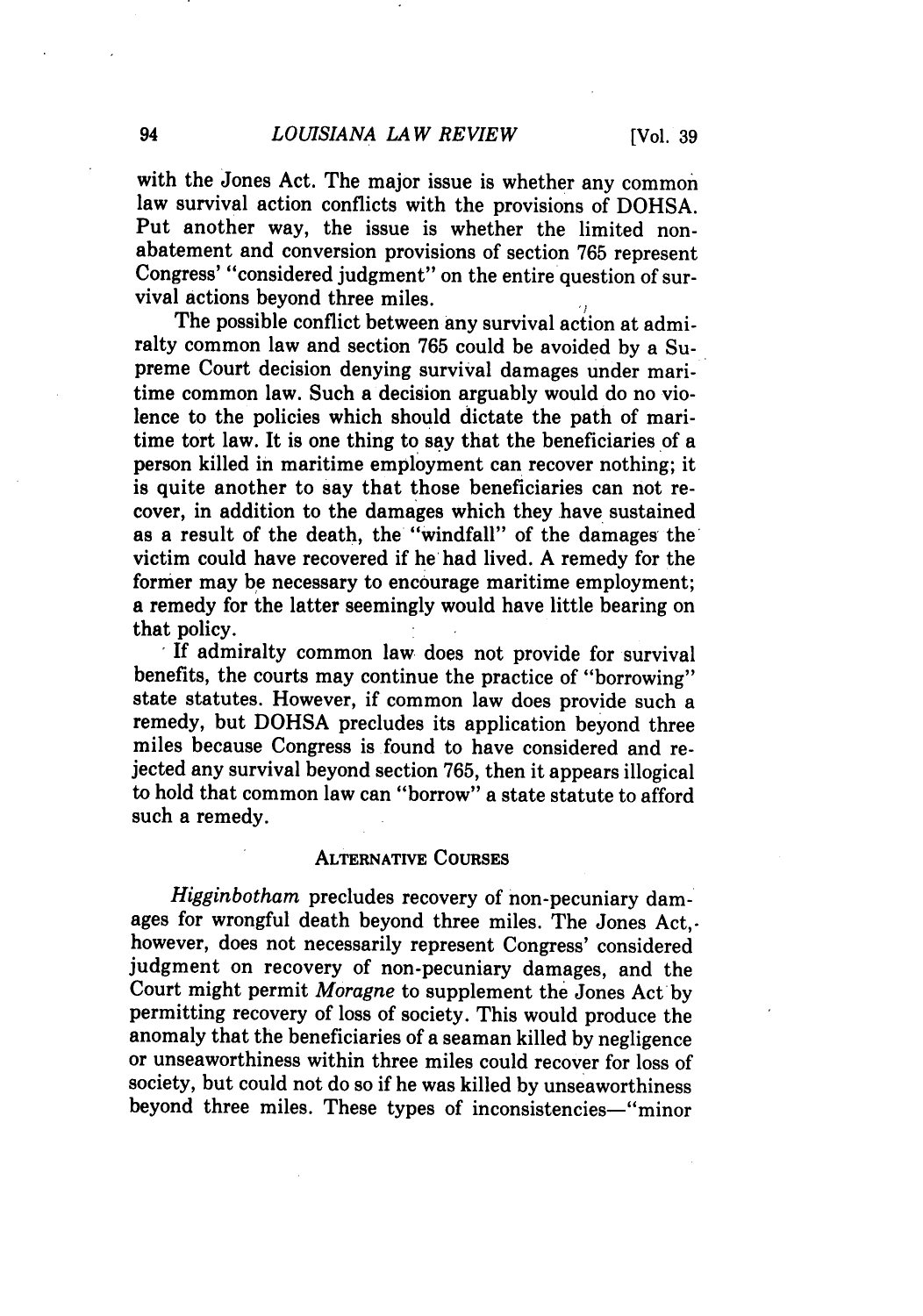threat[s] to uniformity"<sup>50</sup>—may not bother the post-*Higginbotham* Court and thus, may be allowed to develop. However, there is another possibility. *Moragne* was premised in part on uniformity of recovery, and since *Moragne* damages can not be awarded where a federal statute provides otherwise, uniformity can only be achieved **by** a revision of the elements of recoverable damages at common law. *Gaudet,* it must be remembered, was a five to four decision, and the Court was hard-pressed to distinguish between the types of non-pecuniary damages it was permitting (loss of society) and other nonpecuniary damages, such as grief,<sup>51</sup> for which recovery was denied. One possible aftermath of *Higginbotham* could be that *Gaudet* will be overruled, and wrongful death recovery under *Moragne* will be limited to pecuniary damages.

Another possibility is that the Court will ignore the inconsistency between permitting recovery of non-pecuniary damages within three miles but not beyond, because it does not think that the practical effect is significant." **Of** course, much

**50.** In *Higginbotham,* the majority wrote, "We recognize today, as we did in *Moragne,* the value of uniformity, but a ruling that **DOHSA** governs wrongful death recoveries on the high seas poses only a minor threat to the uniformity of maritime law." **98 S.** Ct. at 2014.

**51.** In what has been called "the least convincing footnote in the history of our jurisprudence," **G. GILMORE & C.** BLACK, *supra* note **17,** at **372,** the majority in *Gaudet* distinguished loss of society from non-recoverable damages for grief with this language:

Loss of society must not **be** confused with mental anguish or grief, which is not compensable under the maritime wrongful-death remedy. The former entails the loss of positive benefits, while the latter represents an emotional response to the wrongful death. The difference between the two is well expressed as **follows:**

"When we speak of recovery for the beneficiaries' mental anguish, we are primarily concerned, not with the benefits they have lost, but with the issue of compensating them for their harrowing experience resulting from the death of a loved one. This requires a somewhat negative approach. The fundamental question in this area of damages is what deleterious effect has the death, as such, had upon the claimants? In other areas of damage, we focus on more positive aspects of the injury such as what would the decedent, had he lived, have *contributed* in terms of support, assistance, training, comfort, consortium, etc. **...** The great majority of jurisdictions, including several which do allow damages for other types of non-pecuniary loss, hold that the grief, bereavement, anxiety, distress, or mental pain and suffering of the beneficiaries may not be regarded as elements of damage in a wrongful death action."

Sea-Land Services, Inc. v. Gaudet, 414 **U.S. 573, 585** n.17 (1974) (emphasis in original) (quoting **S.** SPEISER, *supra* note **6,** § 3.45 at **223).**

**52.** The majority in *Higginbotham,* perhaps acknowledging the limited impor-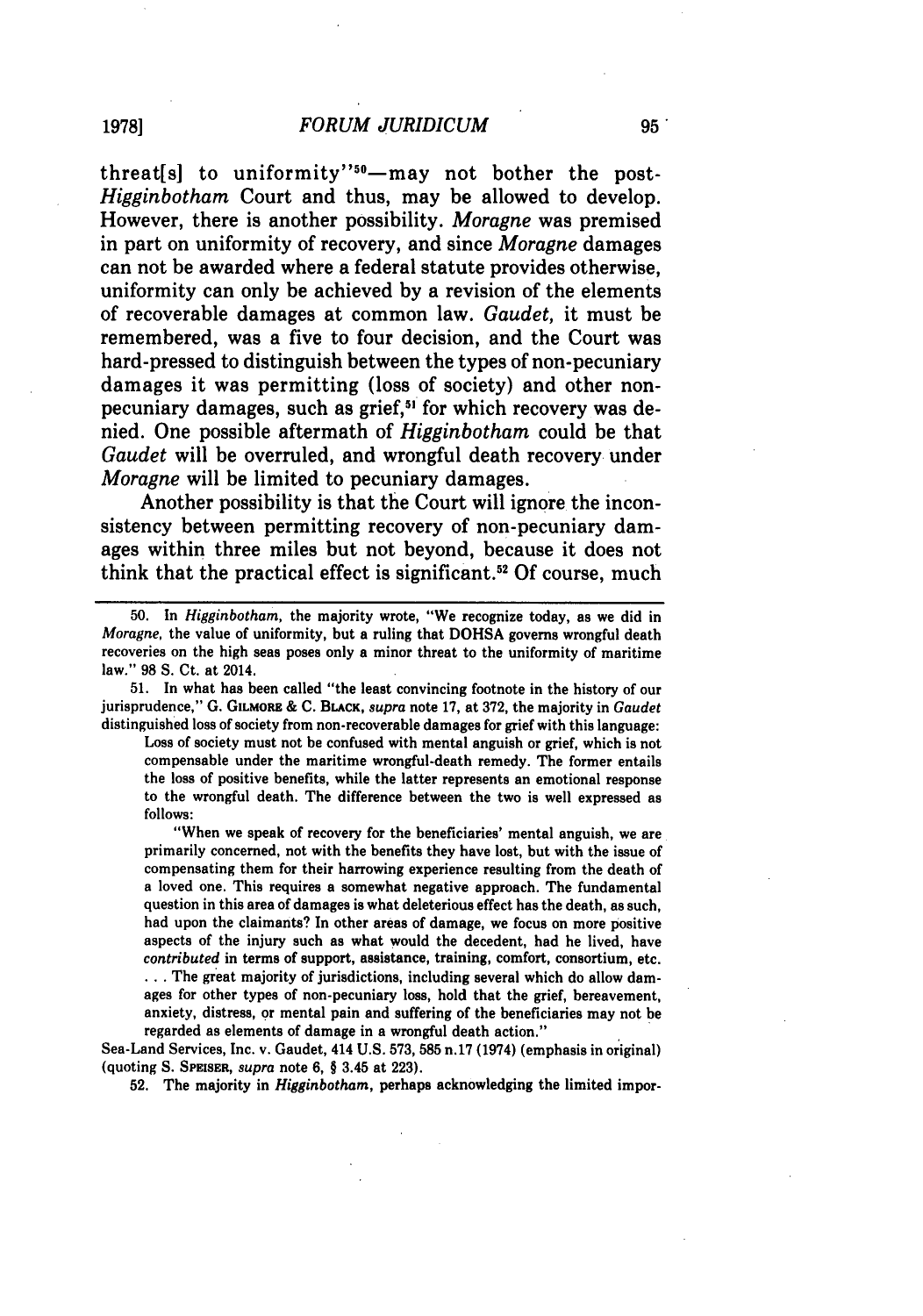of what is recoverable under loss of society may be subject to purchase upon the open market and thus treated as a "pecuniary loss"; where it is not, such as the loss of love and affection, it is difficult to distinguish such loss from compensable loss of "services" such as care, guidance, and training. Attorneys engaged in litigating these kinds of cases, however, may feel that there is a great practical effect in providing the judge with an additional element of damages, or providing the jury with an additional damage charge and an additional blank in the special verdict. Certainly, the six-figure sums which would otherwise have been awarded for loss of society in *Higginbotham53* were not deemed insignificant by the litigants. Unless awards for loss of society are limited to insignificant sums, a possibility which the Court alluded to in *Higginbotham*,<sup>54</sup> the practical effect of allowing their recovery could be very great indeed.

#### **CONCLUSION**

In *Moragne,* Justice Harlan dwelled upon the anomalies which had arisen in maritime wrongful death law, because of the lack of a common law theory of recovery. Now, eight years after the Court created a common law right of recovery, the area remains riddled with anomalies. To any scholar who concluded in **1970** that the Court would no longer tolerate anomalies, *Higginbotham* must have come as a shock and could only mean that *Gaudet* could not persist. But the anomalies of **1970** may have troubled the Court simply because in a limited but important situation-a seaman or *Sieracki* seaman killed **by** unseaworthiness within territorial waters—there was a possibility of no recovery at all, a result clearly counterproductive to federal maritime policy. Creating a maritime common law with specified elements of damages remedied that situation, but any inconsistencies as to the amount of recovery-

**53. 98 S.** Ct. at 2012.

54. See note **51,** supra.

tance of the issue, wrote: "It remains to be seen whether the difference between awarding loss of society damages under Gaudet and denying them under **DOHSA** has great practical significance. It may be argued that the competing views. **. .** can best be reconciled **by** allowing an award that is primarily symbolic ... " **98 S.** Ct. at **2015** n.20.